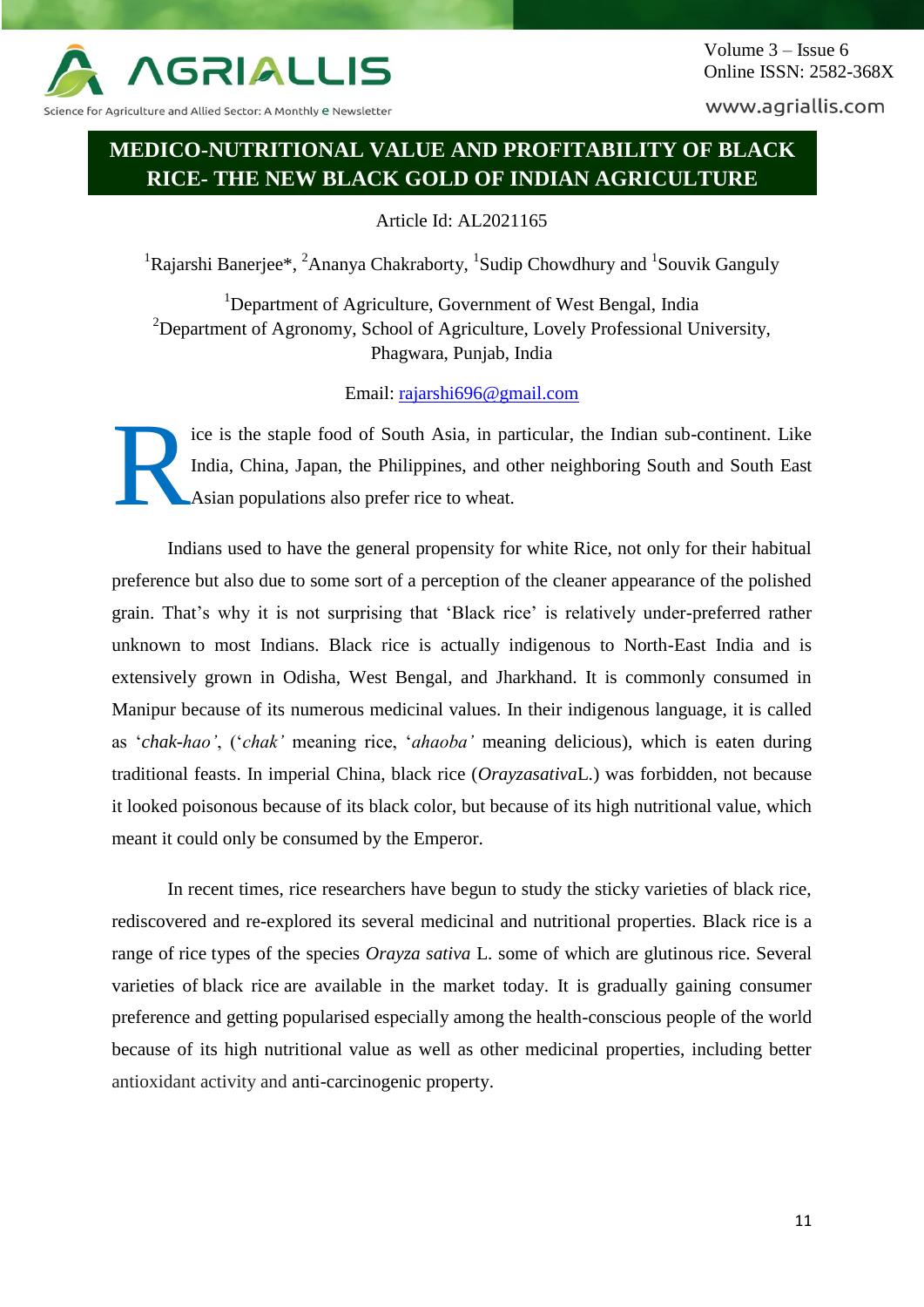

#### **History of Black Rice**

It has a rich cultural history, called "Forbidden" or "Emperor's" rice; it was reserved for the 'Emperor' in ancient China and considered as a tribute food. In the time since it remained popular in certain regions of China and recently has become prized worldwide for its high levels of antioxidants. Despite its long history, the actual origin of black rice is still obscure. Black rice cultivars are found in several locations scattered throughout Asia (Oikawa, 2015).

#### **Varieties of Black Rice**

- 1. **Kalabhaat-** Kalabhaat is speckled black in appearance, slender, and firm. Once cooked, it produces rich purple glutinous rice.
- 2. **Kalanamak-** Kalanamak rice is said to outshine even the most exclusive Basmati rice in all quality traits except grain length. It is non-basmati rice with short to medium grain length. The aroma of Kalanamak rice, considered to be the gift of 'Gautam Buddha,' is stronger than all Basmati varieties. Elongation after cooking, which is one of the most important quality traits in the international rice market, is 40% greater than Basmati rice.
- 3. **Manipuri Black Rice** The unique properties of Manipuri Black rice, offering multiple health benefits, make it completely peerless. This glutinous rice variety is called 'ChakhaoAmubi', which is one type of sticky black rice indigenous to Manipur, whereas 'Chakho' means delicious and'Ambui' means black.
- 4. **Black Jasmine Rice** In Thai, the Black Jasmine Rice is called Khaw-Hom-Nil, which translates as 'Aromatic black onyx rice'. While cooking, the rice gives off an aromatic whiff, one which may remind you of a jasmine infusion.

**Nutritional Superiority of Black Rice over other Types of Rice- (100 Gm Cooked Rice)**

- **Polished white rice**  $-6.8$  g protein, 1.2 g iron, 0.6 g fibre
- **Brown rice** 7.9 g protein, 2.2 g iron, 2.8 g fibre
- **Red rice**  $-7.0$  g protein, 5.5 g iron, 2.0 g fibre
- **Black rice** 8.5 g protein,  $3.5$  g iron,  $4.9$  g fibre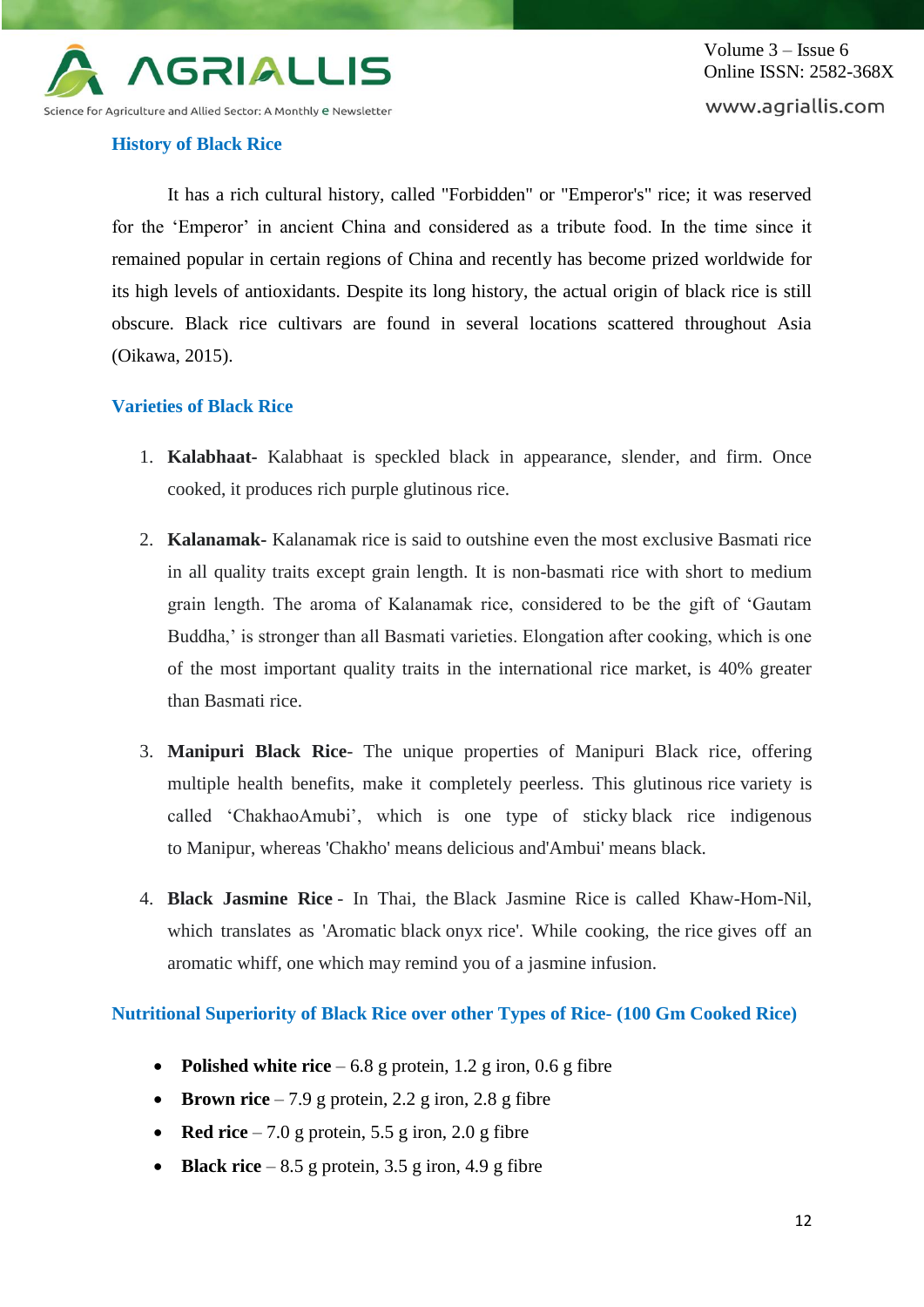

Science for Agriculture and Allied Sector: A Monthly e Newsletter

#### www.agriallis.com

Black rice is rich in amino acids, [fatty acids,](https://www.webmd.com/heart-disease/omega-3-fatty-acids-directory) [antioxidants,](https://www.webmd.com/diet/antioxidants-directory) flavonoids, anthocyanins, and other phenolic compounds. There are 18 amino acids with a mix of essential and non-essential types, iron, zinc, copper, carotene, and several important vitamins in black rice. Amino acids are crucial to many of the human body's functions, from helping repair skin and tissues to improving energy levels and digestion. (Saikia, Partha 2020)

# **Health Benefits of Black Rice**

The main component of black rice that provides almost all of its health benefits is anthocyanin. This protein works as a powerful antioxidant and serves a number of functions like fighting cancer, preventing cardiovascular diseases etc.

#### **1. Rich Source of Antioxidants:**

The bran of the grains of black rice contains the highest levels of anthocyanins found in any food. In fact, it has the highest anthocyanin content compared to all other rice varieties (Chang *et al.*, 2010).

#### **2. Fights against Cancer:**

The anthocyanin content of black rice lends it an anti-cancer characteristic. It can successfully suppress tumor growth and the spread of breast cancer (Hu C *et al.*, 2003).

#### **3. Improves heart health:**

High cholesterol is a leading cause of a number of cardiovascular diseases. But the anthocyanin content of black rice has been found to have a significant effect in reducing cholesterol.

#### **4. Helps in liver detoxification:**

Fatty liver disease is, as is obvious, characterized by excessive fat deposit build-up in the liver. The effectiveness of black rice in treating this condition was tested in mice.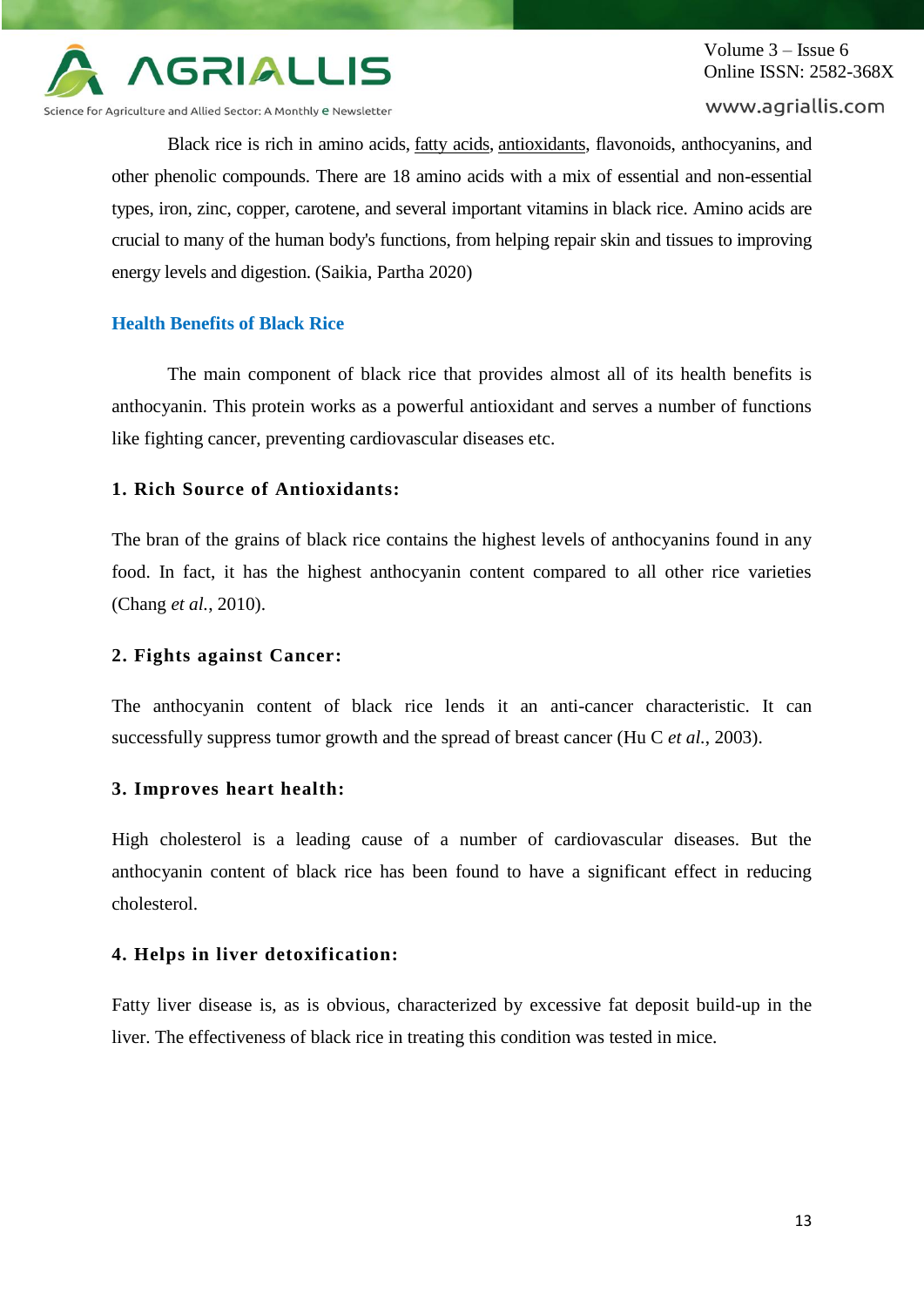

Volume 3 – Issue 6 Online ISSN: 2582-368X www.agriallis.com

# **5. Prevents diabetes:**

Whole grain black rice has its bran intact, which is a storehouse of dietary fibre. Since fibre takes a longer time to digest, it makes sure that the sugar in the grain is absorbed over a longer period, maintaining normal blood sugar levels.

## **6. Protects from high blood pressure:**

The dietary fibre obtained from black rice (or any whole grains in general) has been found to protect cardiovascular health by not only maintaining normal blood pressure but also by reducing lipid levels, regulating body weight, improving glucose metabolism, and reducing chronic inflammation.

#### **7. Improves Eye health:**

Along with protective anthocyanins, black rice contains a high amount of [lutein](https://www.webmd.com/eye-health/qa/why-are-lutein-and-zeaxanthin-good-for-your-eyes) and zeaxanthin, two carotenoids known for their role in supporting eye health. These antioxidants help to protect the cells in the [eyes](https://www.webmd.com/eye-health/default.htm) and to reduce the effects of ultraviolet (UV) radiation.

#### **Area Expansion under Black Rice Cultivation**

In India, black rice or Chak-hao (delicious rice) has been indigenous to the northeastern state of Manipur for centuries. Till some years ago, it was mostly consumed locally, and little was exported. However, better price realisation and growing demand for this paddy internationally has been enticing farmers across the country to cultivate rice grains of a different colour. In recent times, Assam, West Bengal, Jharkhand, Odisha, Karnataka, U.P are all cultivating this nutrient-dense rice and boosting their farm incomes considerably with exports to Australia, UK, USA, Thailand, Denmark, and Malaysia, among others.

| <b>Particulars (Rs/acre)</b>           | High yielding variety of Indigenous aromatic rice<br>rice |       |
|----------------------------------------|-----------------------------------------------------------|-------|
|                                        |                                                           |       |
| <b>Input cost</b> (Rs/acre)            | 9300                                                      | 8200  |
| <b>labour</b><br><b>Human</b>          | <b>cost</b> 8200                                          | 7300  |
| (Rs./acre)                             |                                                           |       |
| <b>Total cost of cultivation</b> 17500 |                                                           | 15500 |
| (Rs./acre)                             |                                                           |       |
| <b>Average yield (q/acre)</b>          | 26                                                        |       |

Table 1: Financial profitability of Black rice cultivation over HYV rice cultivation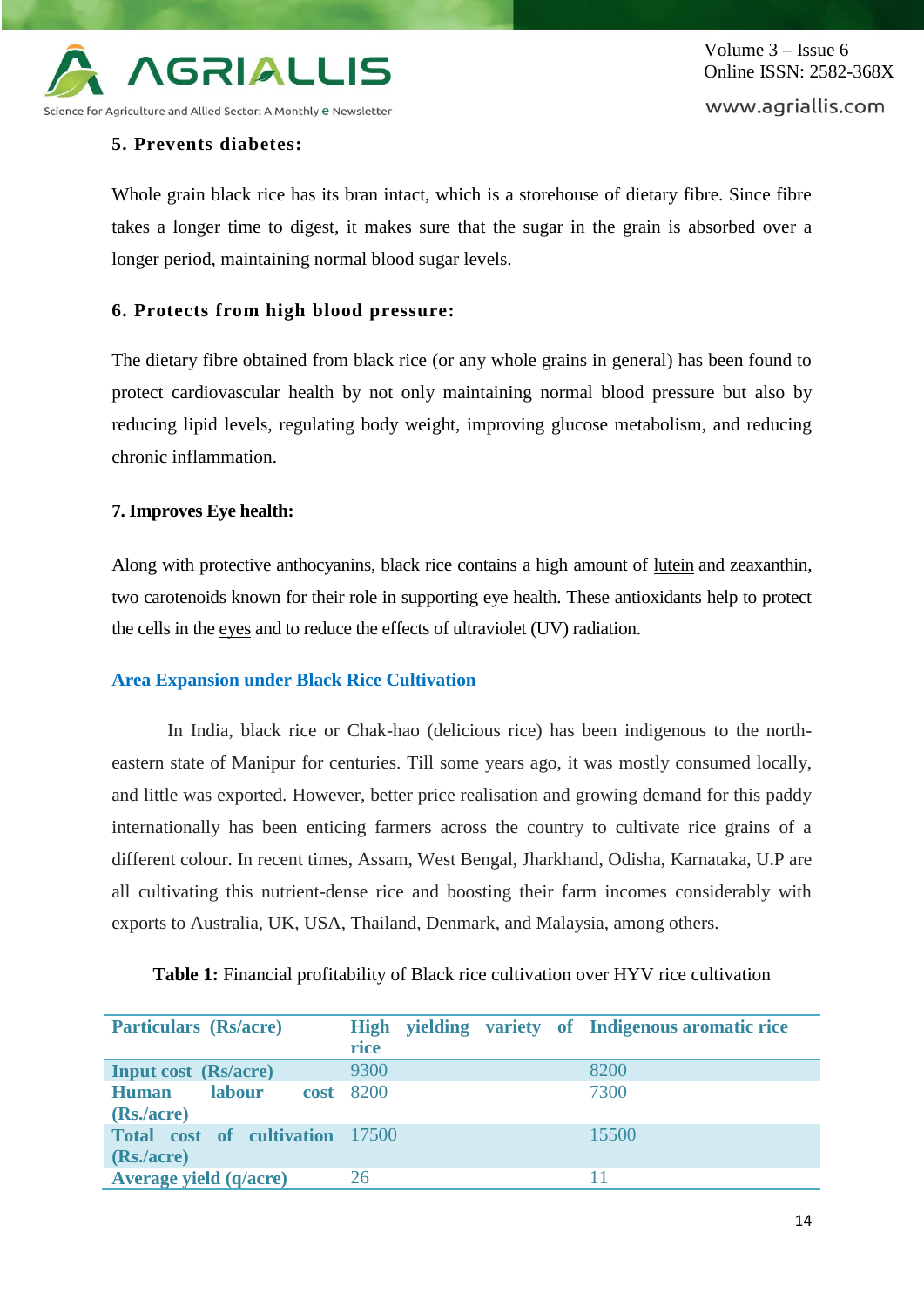

icience for Agriculture and Allied Sector: A Monthly <mark>e N</mark>ewsletter

Volume 3 – Issue 6 Online ISSN: 2582-368X

www.agriallis.com

| Price $(Rs/q)$                | 1850  | 6500  |
|-------------------------------|-------|-------|
| <b>Gross Return (Rs/acre)</b> | 48100 | 71500 |
| <b>Net Return (Rs/acre)</b>   | 30600 | 56000 |
| B:C                           | 1.74  | 3.61  |

Though much lower yield is generally attained from Black rice as compared to high yielding rice varieties but it can fetch a higher market price that in turn will offer higher profit to the farmers if proper procurement facilities and stable marketing channel can be established and ensured (Sharma *et al*., 2019).

### **Conclusion**

A promising prospect of Black rice can be expected in the near future as it may earn much more net returns and achieve a stable benefit-cost ratio as compared to high yielding rice varieties. Besides economic benefit, the nutritional and medicinal superiorities of black rice over normal white rice makes its cultivation popular in recent times all over India.

## **References**

Saikia, Partha. ["Black Rice-Nutrition, Recipe & Benefits \(Manipuri Black](https://www.northeastindiainfo.com/2020/06/black-rice.html)  [Rice\)".](https://www.northeastindiainfo.com/2020/06/black-rice.html) *North East India info*. Retrieved 2020-06-25.

["Heirloom rice preserved, made productive".](http://www.philrice.gov.ph/heirloom-rice-preserved-made-productive/) Philippine Rice Research Institute. Department of Agriculture, Philippines. 2017-02-20. Retrieved 29 June 2018.

Yao, S. L.; Xu, Y; Zhang, Y. Y.; Lu, Y. H. (2013). "Black rice and anthocyanins induce inhibition of cholesterol absorption in vitro". *Food & Function*. **4** (11): 1602–8.

"Food Grains of India". Bulletin of Miscellaneous Information (Royal Botanic Gardens, Kew). 232-234. **1892** (70): 234. 1892. [JSTOR](https://en.wikipedia.org/wiki/JSTOR_(identifier)) [4102547.](https://www.jstor.org/stable/4102547)

Oikawa, T.; Maeda, H.; Oguchi, T.; Yamaguchi, T.; Tanabe, N.; Ebana, K. Yano; M., Ebitani; T., Izawa, T. (2015). "The birth of a black rice gene and its local spread by introgression". *Plant Cell*. **27** (9): 2401–2414.

Ichikawa, Haruyo; Ichiyanagi, Takashi; Xu, Bing; Yoshii, Yoichi; Nakajima, Masaharu; Konishi, Tetsuya (2001). "Antioxidant activity of anthocyanin extract from purple black rice*". Journal of Medicinal Food*. **4** (4): 211–218.